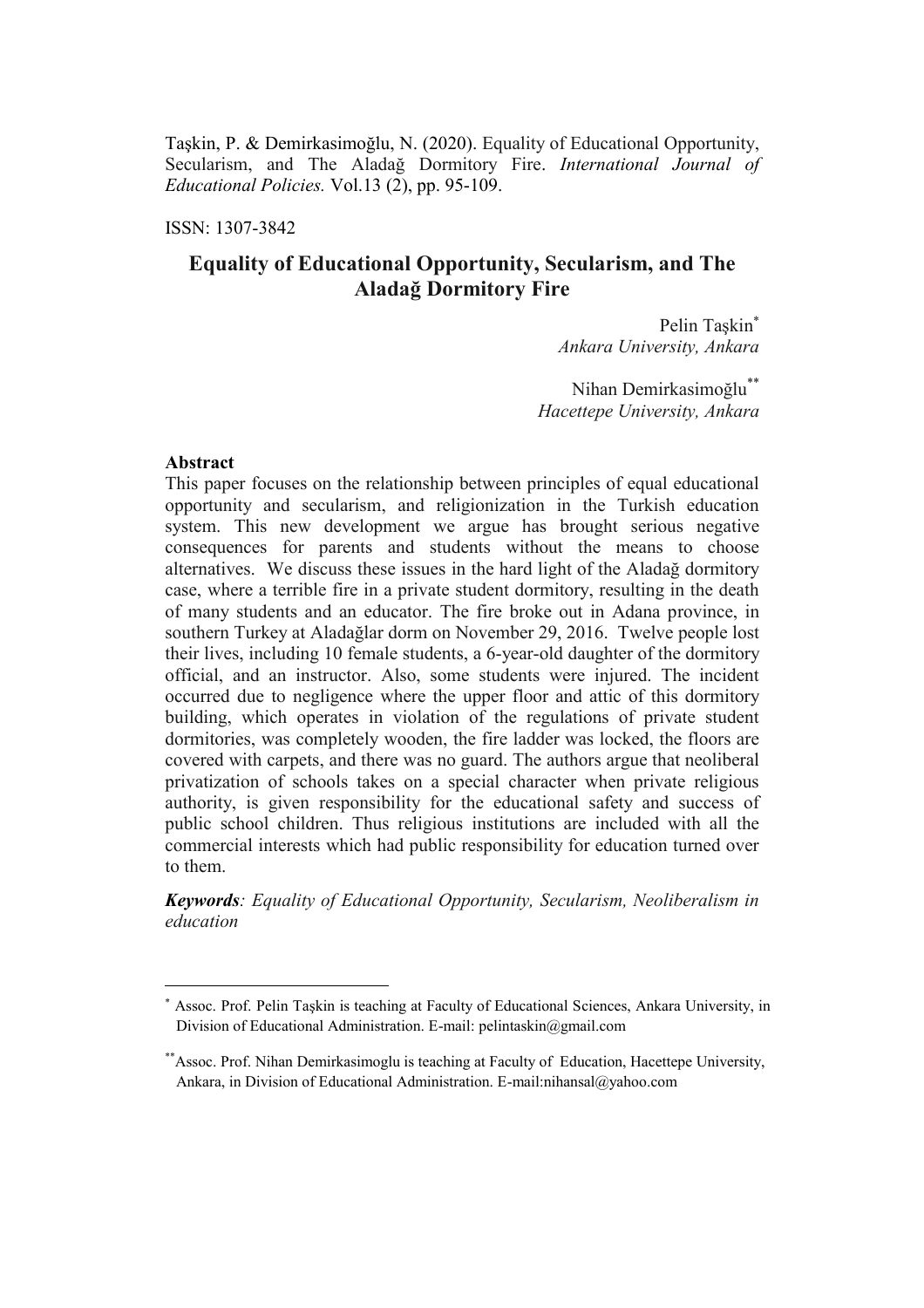# **Introduction**

Historically, social scientists have been attentive to political and economic institutions but religious and educational institutions have also been much considered. If we grasp how these functionally distinct institutions structures are connected structurally, we may better understand the social structure of a society (Mills, 2000, p.134). The Aladağ case seems to be worth discussing for at least three points to understand the sociological imagination of schooling in Turkey. Therefore, this paper examines the Aladağ case in the light of these three points: "poverty", "equality of opportunity" and "religionization-secularism" in education where the Turkish Constitution declares the secular nature of the state (article 2). More specifically, this case sharply dramatizes the corrosion of public education in which poverty inevitably pushes the low-income families into the laps of religious communities.

The Aladağ fire demonstrates that the problem for Turkish education is to equalize conditions, not only opportunities (Çataloluk, 2017). We discuss its importance for seeing necessary changes not only in student dormitory housing. For when any part of the compulsory education environment, from dorms, to classrooms, and services for students, is privatized, private interests are entrusted with our children"s bodies and minds. This powerfully privileges more affluent families, for they may be able to create alternative educational environments where they can guarantee a scientific and secular education for their children and thus escape the state's religionization policy. Yet others have to leave their children to the sect dormitories only to receive an education. However, what ultimately pushes families into this situation is that the government reduces its investment in public education (Korkmaz, 2019).

Students who do not have access to secondary or high schools in the villages and districts where they live, are relegated to congregation and sect dormitories, since there is not a sufficient number of public dormitories, hostels and boarding schools provided by the State. Failure to carry out the necessary supervision and controls in these dormitories, as in Aladağ, has led to more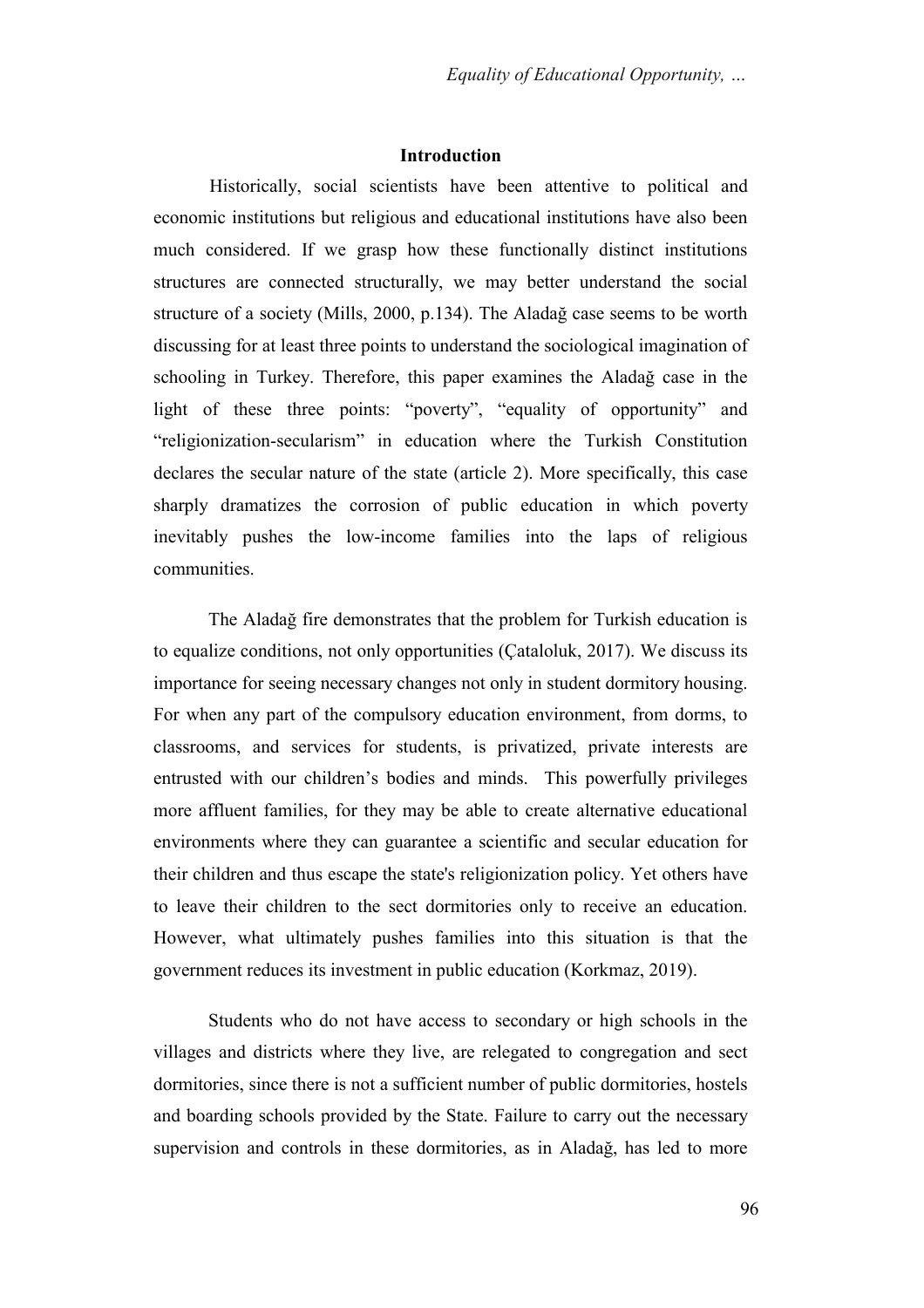than one disaster. At the same time, students staying in these dormitories were obliged to perform religious rituals and worship determined by the dormitory administrations and required to participate in religious conversations" (Korkmaz, 2019). However, the freedom of belief and the right to education, which are guaranteed in the Constitution and the United Nations Convention on the Rights of the Child, are violated by such practices.

# **The Site and Event**

The place where the incident took place is a very poor and mountainous village. The dormitory belongs to the "Aladağ Course and School Demand Aid Association" and this association is close to a religious community known as Suleymancis-called Süleymancılarin Turkish."(Bianet, 2018)

Allegedly, even the road to the village was asphalted after the incident (Evrensel, 2019). Zeliha Avcı, 13, was among the children who died in the fire. Speaking to BBC Turkish, her father, Mustafa Avcı, explained that they lived 35 kilometers away. Another state-run dormitory had been demolished because it didn't meet earthquake safety regulations. So the family's only schooling option was to leave her at the sect"s dorm. (ERG, 2016). Mr. Avcı said, "Our financial situation wasn"t good. The teachers told us to send our children to this dorm. We didn"t want it, neither did the kids. But we didn"t have an option. That's why our daughter was burnt to death there." (ERG, 2016).

When he was showing his daughter's portrait to the reporter, he was shaking and started crying. One of the mothers of the students, Cemile Baş, added that the staff of the sect's dorm came to their homes, they begged to send their children to the dorm and they told them that they will take care of their daughters. Cemile"s daughter told her mother that she was afraid of being in the dorm and she did not want to stay there either. Cemile's husband Mehmet Ali Baş, who is a mine worker, stated that his daughter was eager to study, so he sent his daughter to the town, but he did not want to register her daughter in this sect"s dorm. The district Director of National Education persuaded him by saying that he stayed and educated in these dorms. He also stated that they ensured that they will take care of their child; they will wash their clothes, they will give them food. However Mr. Baş found out that they forced their children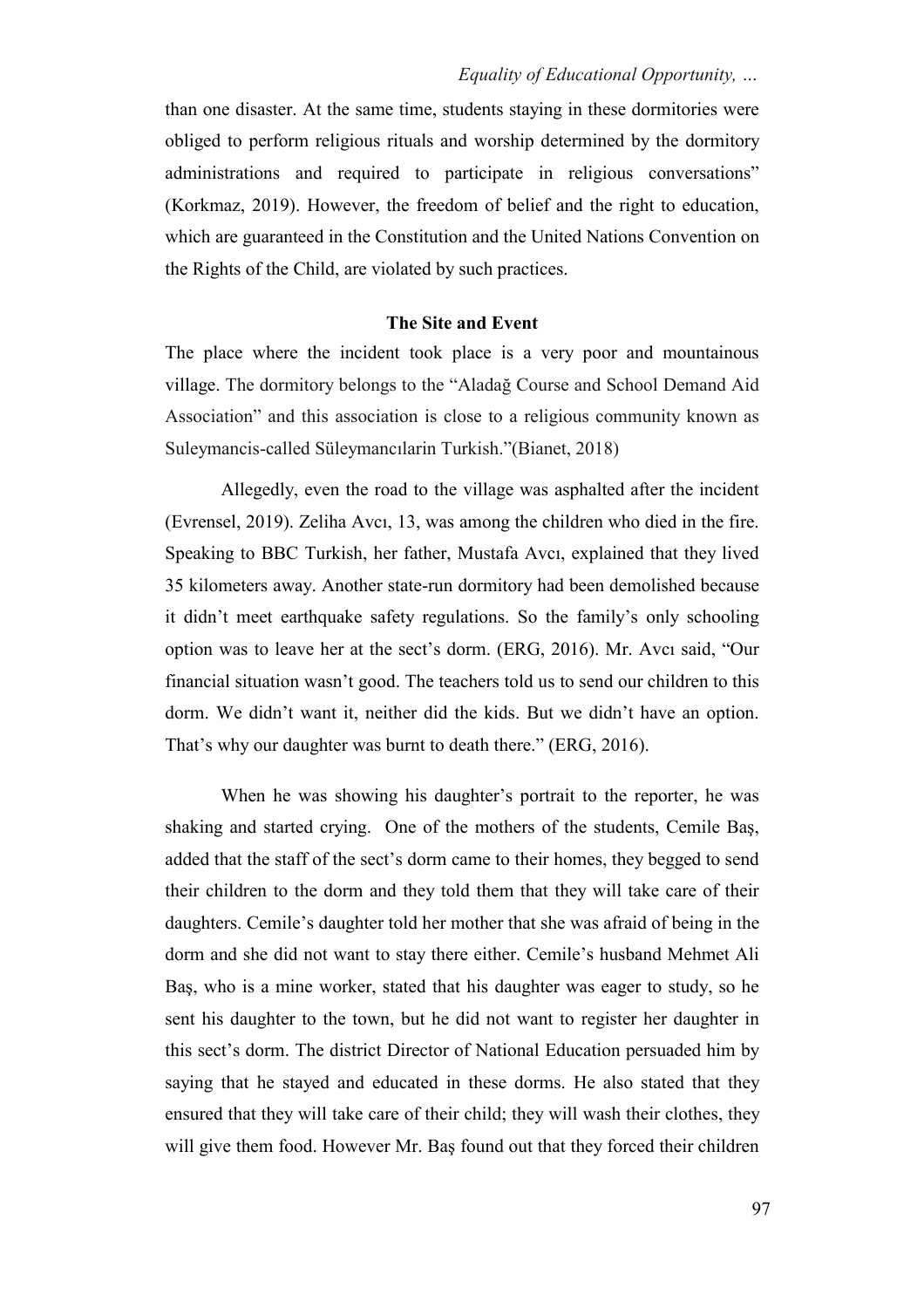to wake up for praying early in the morning, to clean the toilets, carpets and steps on their own (BBC, 2016; Karar, 2016).

"Many families complained about aggressive recruiting tactics by powerful religious sects, and that once in the school, their daughters were forced to pray and clean and cook in the dormitories. Even worse, some of the surviving students reported that prior to the fire, handles to exit doors had been removed by school officials fearful that girls would leave without permission. A number of girls died by the sealed exit door. There is currently an investigation underway, and police have arrested six school employees. This is not the first time a deadly accident has occurred at a religious dormitory run by Suleymancilar. In 2008 in Konya, 17 female students died from a gas explosion in a dormitory. Despite a lengthy trial, no arrests have been made." (ERG, 2016).

The Aladağ dormitory fire reminds us of the Triangle Shirtwaist Company fire in the sense that how poor regulation and a low price on human lives leads to tragedy and catastrophe causing collective trauma. That fire drew international attention because it exposed the false promises of modern capitalist production, and the exploitation of workers, especially women. Both Aladağ dormitory fire and Triangle Shirtwaist Company fire are ironic in the sense that the students' and young women workers' died as a result of neglected safety features and locked doors within the factory building and the dormitory. A short summary of Triangle Shirtwaist factory fire may be helpful to understand the realities of the "working-class children competing for positions in a global market" as Senese and Page (1995) claimed while maintaining unjust security and living conditions.

The Triangle Shirtwaist Factory fire took place on March 25, 1911, just before closing time on Saturday evening. One hundred forty-six young immigrant women lost their lives because they were "unable to escape through the one unlocked door, the narrow staircase, and the inadequate elevators, many chose to jump to their deaths from the eighth and ninth floors; others succumbed to smoke inhalation and were incinerated in the factory itself" (Jewish Women's Archive, 2020). While the labor of women were undervalued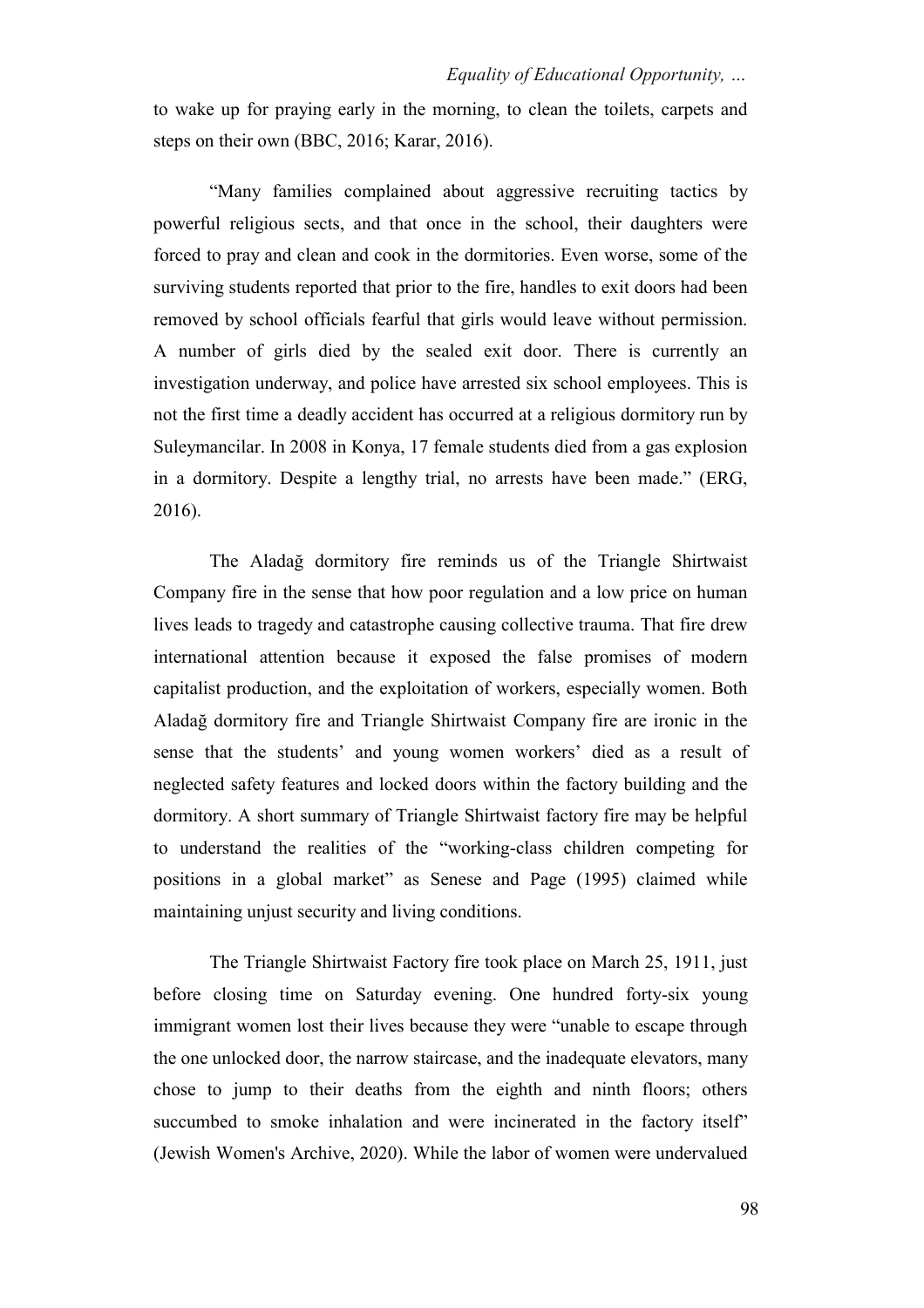and underpaid for their flexibility (Senese and Page, 1995) in the Triangle Shirtwaist Factory fire, the lives of young women workers, were undervalued because of their underpaid parents who are in need of any educational opportunity in Aladağlar Dormitory fire. So it is necessary to discuss poverty and equality of opportunity in education within the concept of public education.

# **Secularism in Education**

Regarding equal access to education, it is important to note the structure of Turkish education, and how secularism came to be embodied in the Turkish Constitution. The Turkish educational system is characterized by equal opportunities where opportunities are provided to everybody, men and women. Necessary aid is provided through free boarding, scholarships, loans and other means to ensure that successful students without financial means are educated to the highest educational levels (Basic Law of National Education with number 1739). In practice, inequality of opportunity in education in Turkey, especially in the rural-urban division, creates severe social problems and consequences related to poverty. Inequalities, especially for children of lowincome families in access to education, facilitate the preference for religious structures such as sects and congregation, which offer a low-cost accommodation option.

The educational opportunities that the state is obliged to offer, relate to the constitutional right to education, however they are now insufficient, and undermine the principle of equality in education irreparably. The religious communities whose aim is to raise people in line with their beliefs and lifestyles can easily be effective on the poor and desperate people. This incident is a serious series of rights violations since the state could not provide the right to education for the children of the state mountain villagers, the state's financial means are not used to build a dormitory in place of the destroyed dormitory, and these dormitories were not adequately supervised by the state (Çataloluk, 2017).

The concept of secularism is a Western-based thought system through intellectual development and practice. In essence, secularism is to consider statereligion relations, that is, worldly and spiritual relations, and to act according to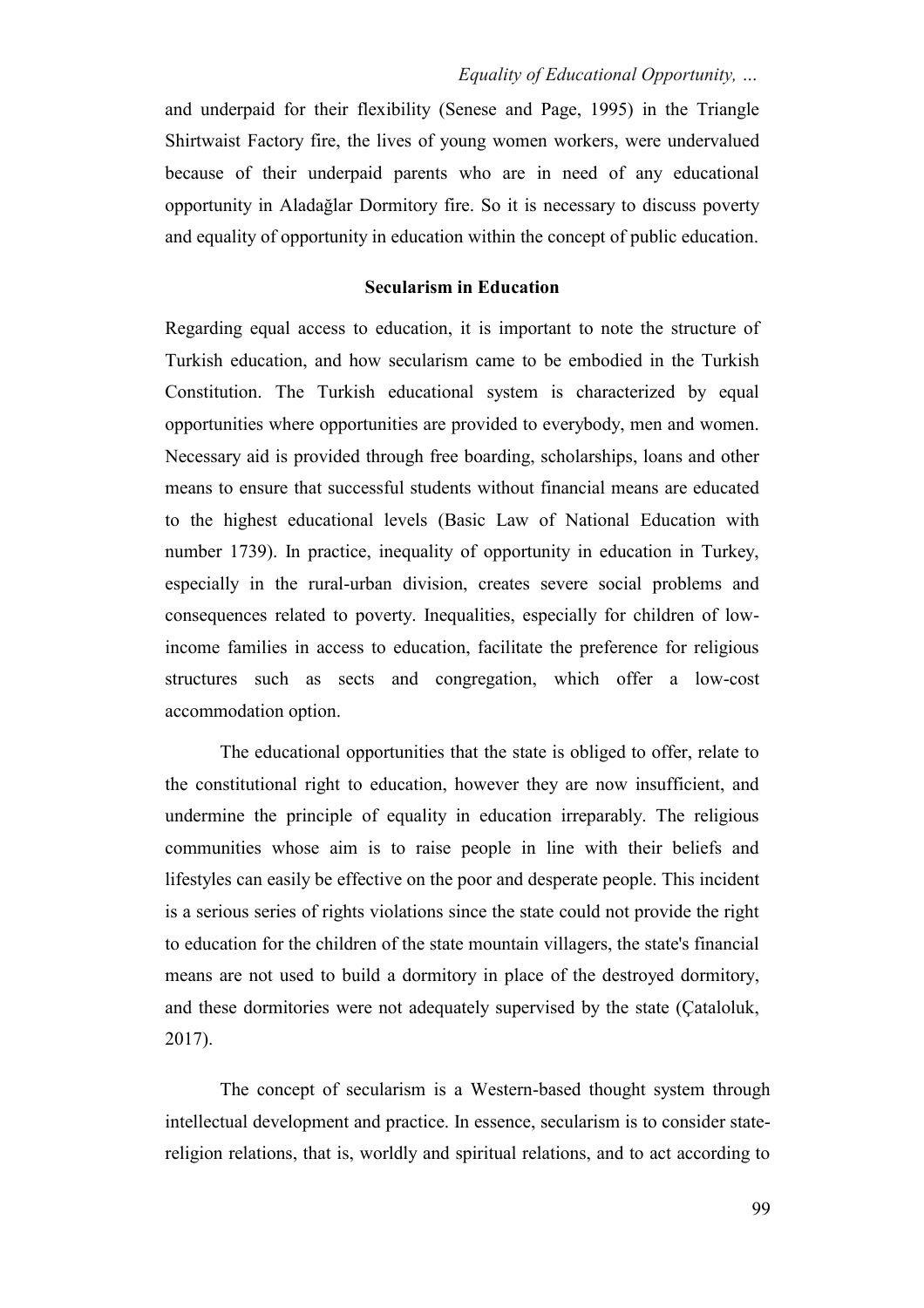this principle. Secularism states that religious affairs should not interfere with each other's areas (Birdişli and Kaçar, 2017). Secularism is a concept related to the Christian religion and was used to refer to those who were not clergy during the first days of Christianity (Günday, 2011). In Turkey, secularism is defined as the fundamental principle of freedom of conscience, including religious beliefs. Secularism aims to isolate the religion of Islam from its social function, to put it in the inner worlds and consciences of the people (Günday, 2011). With secularism, religious rules have been freed from the state and legal order; the state has accepted religious service as a public service and the Presidency of Religious Affairs was established (Günday, 2011). The reason for this is that, "if religious services are left to the communities, it is thought that the communities will become competing power and their clashes with the state will be inevitable and religion will regain social function by moving out of their inner worlds and consciences" (Günday, 2011, 55). Indeed, the coup attempt by the Gülen movement in 2016 confirmed this assumption.

With the assembly of the Assembly in 1920, state sovereignty, which was previously owned by God and used by the Caliph Sultan in his name, had become available to the nation. Thus sovereignty descended from the sky to the earth. On March 3, 1923, the Unification of Law No. 430 was declared eliminating the duality in the school system was ended and all schools were connected to the Ministry of National Education. Thus, individuals who receive religious education in schools managed by private foundations are prevented from causing division in society. With this law, the Ministry of National Education was also given the task of opening separate schools to educate religious experts such as imam and pilgrims (Günday, 2011; Altunya, 2019). Again, due to the purpose mentioned above, the Ministry of National Education was given the duty to train officials who provide religious services as an exceptional duty until the revolutions took root (Altunya, 2019).

It should be noted that the Abolition of the Caliphate with Law No. 429 is also an important step taken in terms of secularism. Finally, with the amendment made in the 1924 Constitution with the law numbered 3115 in 1937, secularism was clearly stated as the quality of the state. 1961 and 1982 as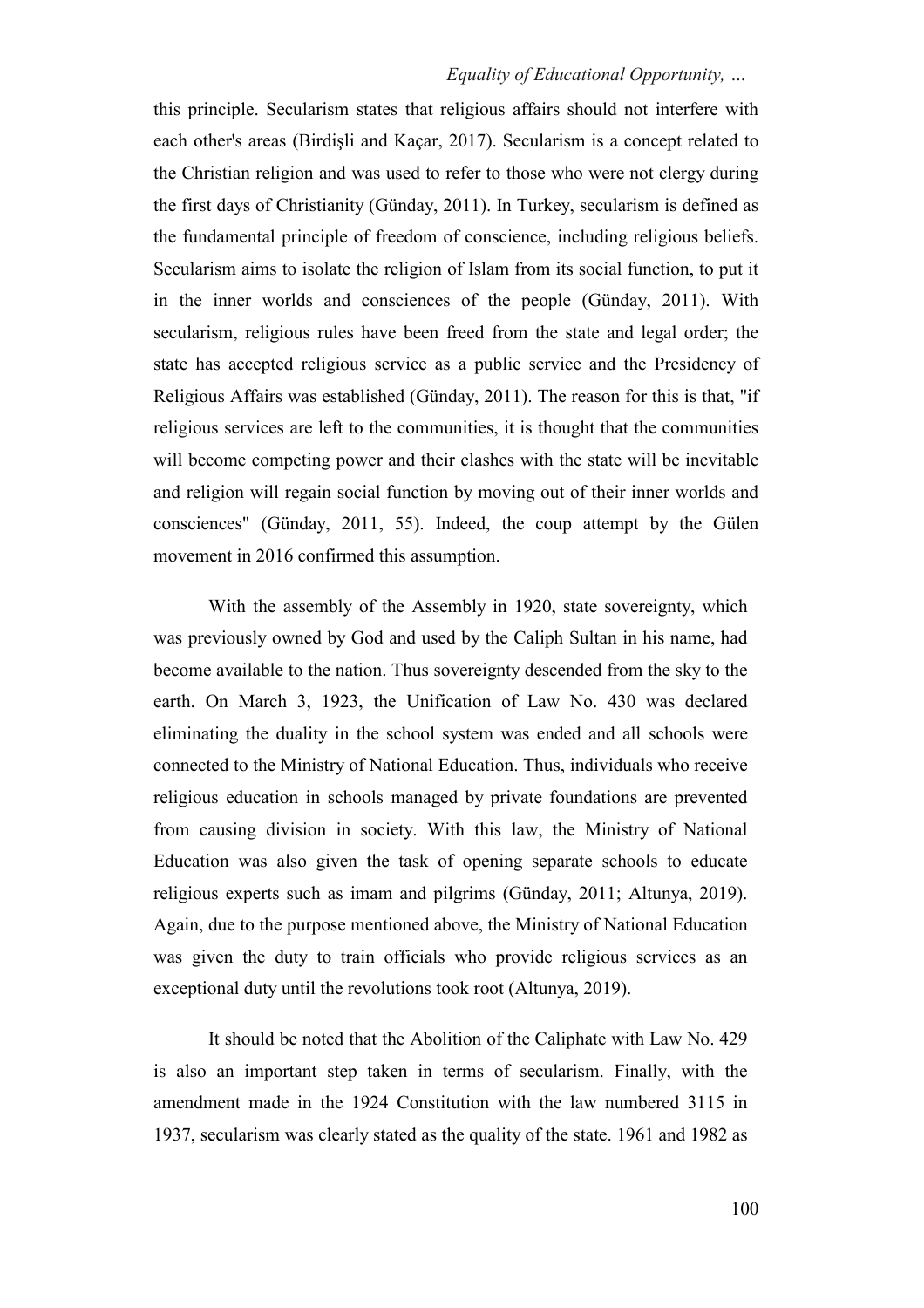one of the qualifications specified in the Constitution of the Republic of Turkey is a secular state with the following three main features: 1. The absence of an official state religion. 2. The state administration and social relations are not subject to the rules of religion 3. The state organizes religious services as a public service (Günday, 2011).

#### **Poverty and equality of opportunity in education**

The existence of equal opportunities in education is evaluated according to the following four criteria (Levin, 1976): (1) equality of educational access; (2) equality of educational participation; (3) equality of educational results; and (4) equality of educational effects on life chances. According to these criteria, the provision of equal opportunities in Turkey fails to provide the desired effect, especially for low-income families.According to the traditional American definition, public education is defined as follows: (1) the government provides an education (2) free to the pupils and (3) it funded through public taxation (Golstein, Gordon Gee & Daniel, 1995; cited in Wilkins, 2005). However, on the base of article 42 of the Turkish Constitution, public education consists of more than this definition, It is ensured by the state that scholarships and other means of assistance should enable students of merit who are lacking financial means, to continue their education. Moreover in article 42 "education" is accepted as a fundamental right and freedom. As a result of this article, MoNE regulates the scholarship, school dorms and other social aids by law.

Recall Coleman"s (1991) now classic answer to the question of how to achieve equal opportunities and opportunities in education acknowledging the need to do different things for children from different backgrounds. For Coleman, schooling requires different educational policies under different conditions. Indeed, what needs to be done in a school community of children from different backgrounds is not simple. Coleman explains the economic and social conditions of families in three stages, the families in the first stage lead a life that is either at minimum living conditions or slightly above. At this level, the livelihood of households is widely farm-based and these are households in a village-based society. In such societies, there are tasks that children can always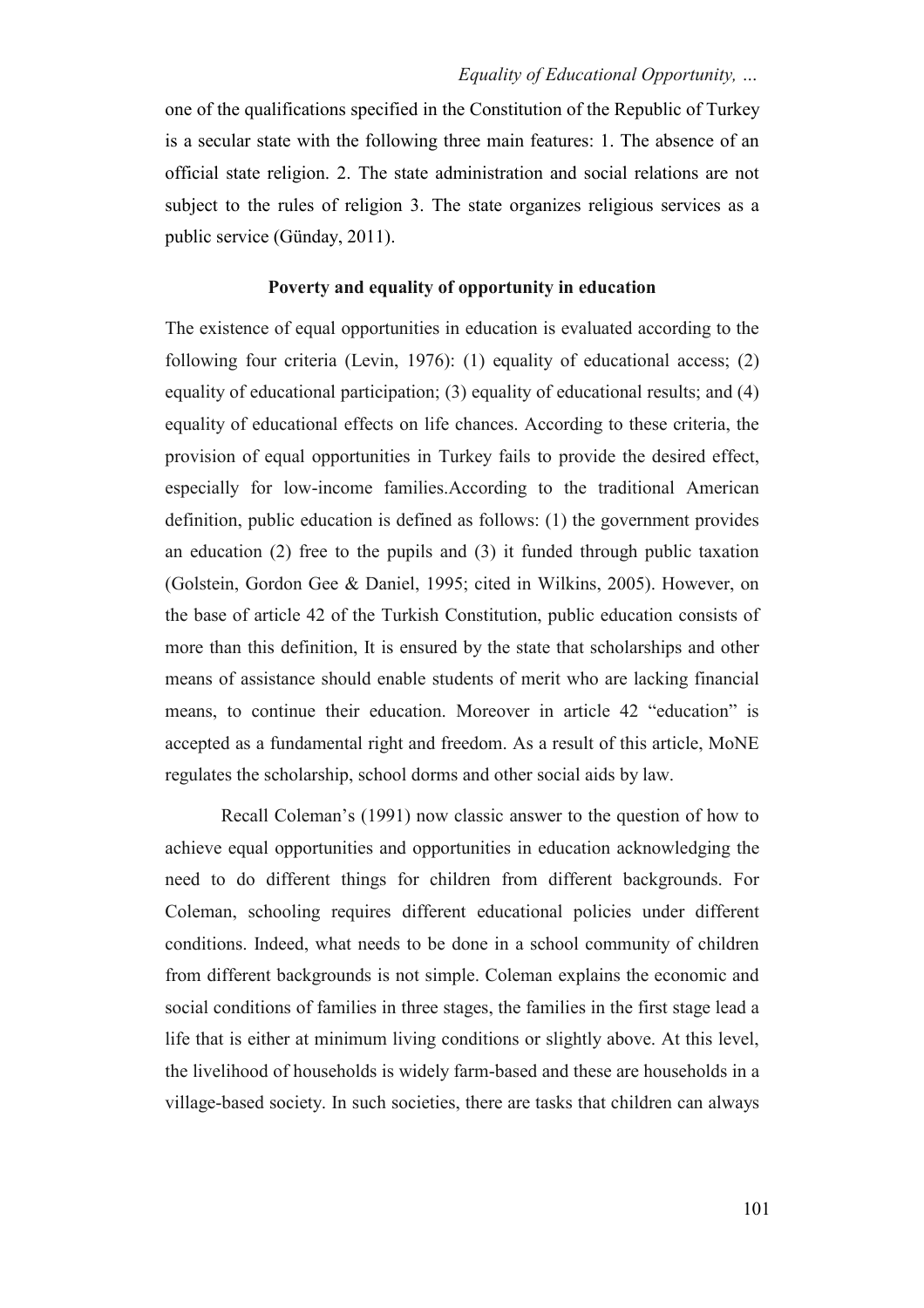perform, both because the household has a low economic level and their many tasks of differing complexity for various aged children.

Many such families have many children and the family too often exploit their labor. Families' perspectives are narrow and because they have very little education, they are little concerned with developing the child's interests and resources. This is likely because such families are unacquainted with what wider opportunities exist at all. In such an economic and social structure, the primary role of the school is to protect children from the exploitation of the family and to provide an expanding effect beyond the horizons of the family. Family child restrictions and limits; school breaks some of these ties and reduces restrictions. The school is the child's savior from the exploitative conception of the family. However, countries with economies and social structures of this type are likely the poorest, so the economic resources needed to provide education opportunities are also limited.

The main goal of our national ideal is the rights of the citizen and human rights extended despite one's physical or social condition in life. It is to increase the participation and success among school students, not just including, but especially those who are disadvantaged in terms of language, poverty, ability, and special needs. Another goal of education is to increase individuals' learning pleasure and their preparation for citizenship duties. If we see schools as micro-societies, we can predict that learning justice at school will help young people to shape the concepts of justice outside of school, according to the way justice is reflected in schooling policy.

Regardless of the school system, it is a known fact that disadvantaged students tend to make less progress at any school stage than other students, especially since they have poorer learning conditions than other groups. Thus, students' experiences of justice, and especially injustice, can undermine their interpersonal and institutional trust, promote passive attitudes towards political and civic engagement and openly 'intolerance' to those who are 'different' (Gorard and Smith, 2010, p.3-4).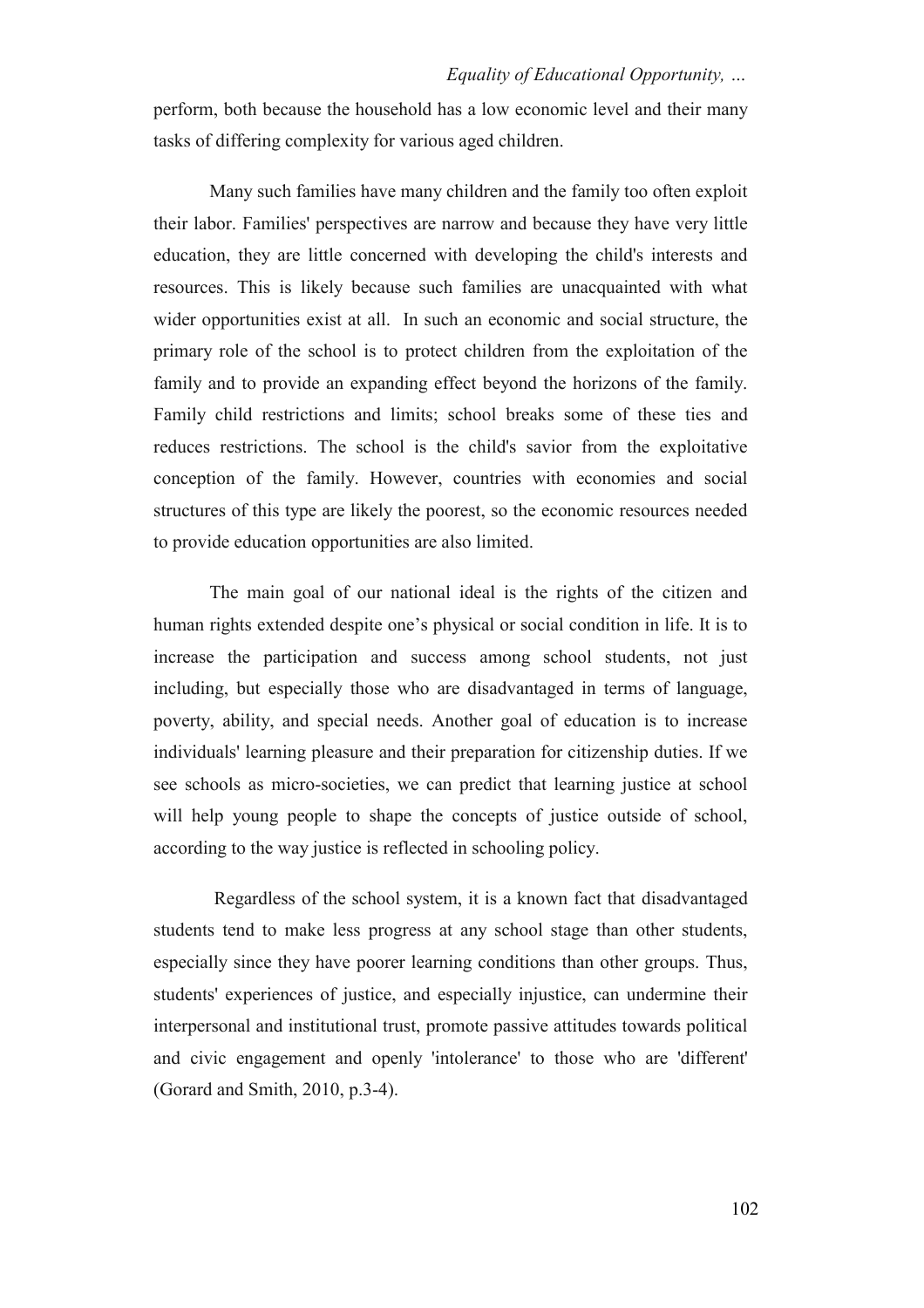Three main factors indicate the importance of equal opportunities. The first is the central place of education in modern societies and the numerous opportunities it provides; second, the lack of high-quality educational opportunities for many children; and third, the critical role of the state in providing educational opportunities. These factors distinguish education from other social products. How best to interpret the ideal of equal opportunity in education is a critical question. Can equal opportunity be achieved when everyone with similar abilities gets the same results? When do the educational expenditures per student equalize? Are those with the same natural talent potential equalized when they get the same opportunities? (Stanford Encyclopedia of Philosophy, 2017).

#### **Neoliberal/religious transformation**

Public education and religiosity are in a new relationship in the neo-liberal era. Public oversight of personnel, safety, public spaces is lacking in places like dorms, among others. If there is a need for a dormitory in a region where students can stay and if this requirement is not met by the state especially for compulsory education, this constitutes an obstacle to the realization of the right to education.

Let's look at an example from another developed society undergoing this social part of neoliberal transformation--where privatization and religious groups are interacting compatibly. Turner writes, "social groups in Britain which want to attack the dominance of the state in educational provision have mobilized the liberal perspective on free choice, parental authority, and pluralism to achieve state support to finance an expansion of the private sector. These developments have been especially crucial in the growth of denominational schools" (Turner, 1986, 48).

In Turkey, almost the same developments are recorded and the *Imam Hatip* middle schools were reopened with the recent law code nr.6287. The Aladağ dormitory fire, and other such facility failures, is one of the casualties of the state"s religionization and privatization policy. It is not possible to think of religionization and marketing in the education system separately; because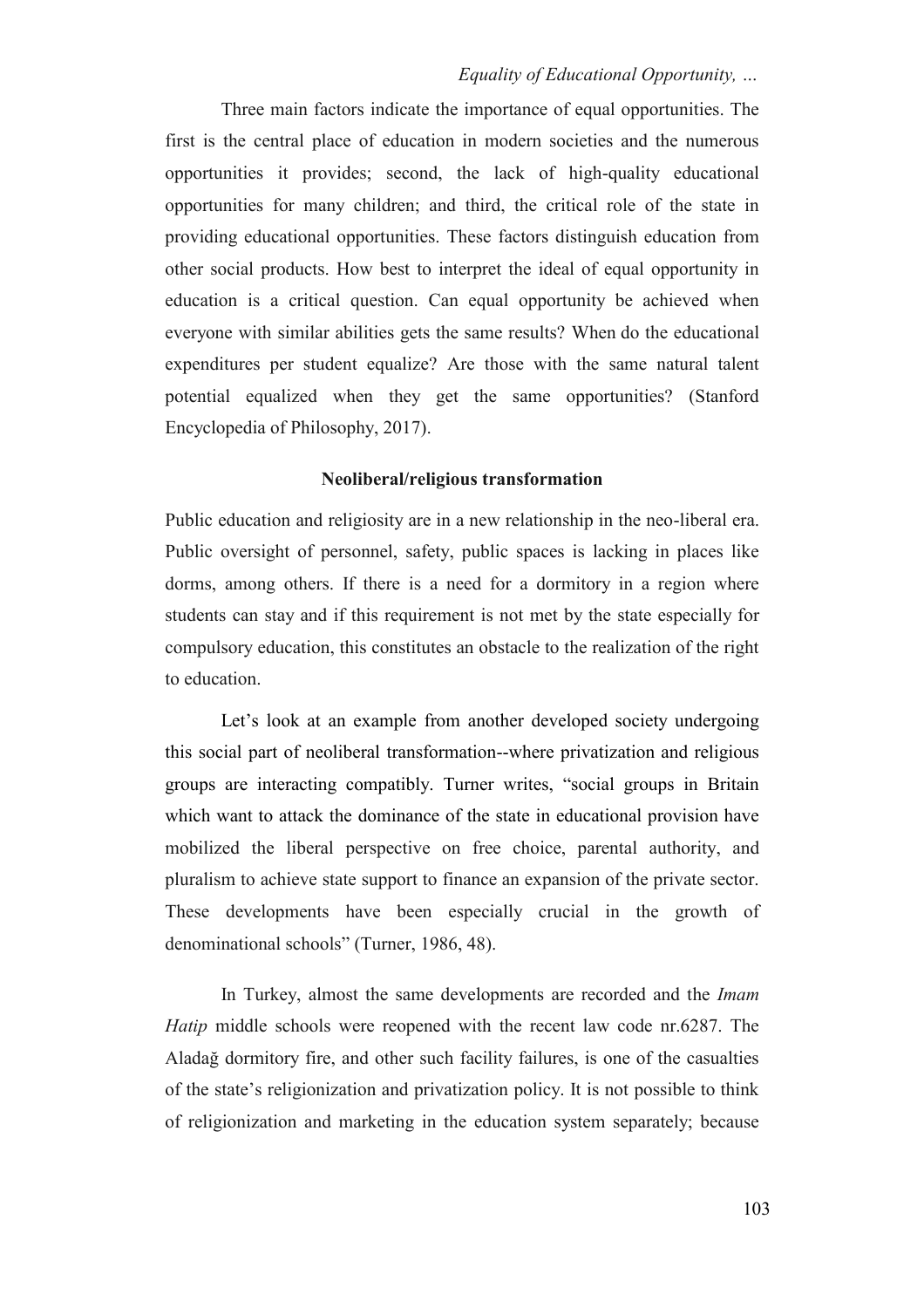both are implemented as mutually "nourishing" institutional policies (Korkmaz, 2019).

With the recent schooling development plan, and 2010-2014 strategic plans of MoNE, the schooling endeavors in rural areas are left to denominations (Gençkal Eroler, 2019). Also see Turner here for a warning on the social costs of the loss of the secularity that would provide public accountability-- "The trend towards privatization of schooling will tend to reinforce the prevailing inequalities in the school system and within the wider society" (Turner, 1986, 46). Moreover, this tendency can be seen in the speech of President Erdoğan in which he pointed out "that raising a pious generation was among his duties as the head of government" (Middle East Eye, 2019; Korkmaz, 2019).

If these educational barriers are not removed, there will be no equal opportunities in education. If the secularism and equal opportunities in education are not implemented together, various sects will continue to fill the fields that the state has left empty for various economic and ideological reasons. If the government continues to refrain from operating in these areas, civil initiatives such as civil society organizations, unions, and opposition parties should now step in and meet these needs.

# **Conclusion**

When we consider the "sociological imagination," the family pain of this case is a part of the analysis. For that encourages the social scientist better ability to see our scientific questions of society in light of relationship and fellowship in the experience of unfair conditions. The questions may be the same, but "data" has a face and a heart.

Experiences of such pain due to neglect of the public's right to educational fairness are harmful to everyone. Attitudes are built in and on social structures, so it is difficult to change those structures, for attitudes have also to change. (Brinkerhoff, White, Ortega and Weitz, 2011). Education is a basic tool to build and change the social structure. Secularism as important as education, and has taken its place as an immutable part of the constitution as a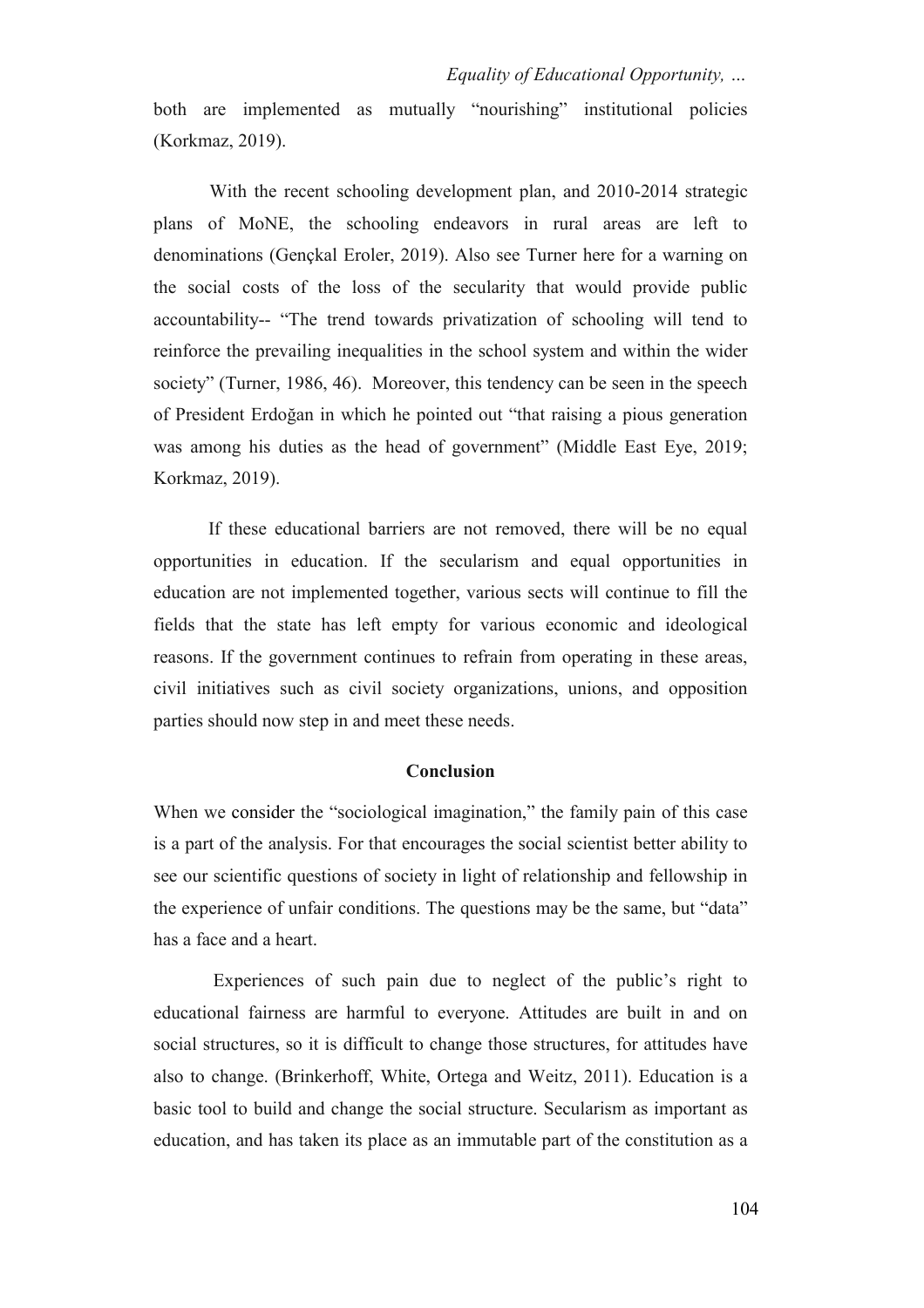force in the construction of the social structure. Considering this doctrine, it is obvious that to solve the problems which arise from poverty and inequality, the social structure should change. The case of Aladağ represents how the personal troubles are connected to the "public problems" arising from the forms of social inequalities such as poverty and desperation.

The country's capacity to provide a strong school system with full family and local community support is lacking, but reforms could be instituted. Educational opportunity largely depends on the private resources opportunity provided by the family and the immediate environment, -- their "social capital." The state should not be an accomplice in unfair social conditions that the entire public must participate in. Unwarranted, preventable conditions of inequality include those which can begin to improve, if leaders consider the critical problems and consider new law and new policy.

So, we return to the law on education where, "Education is a public service that is available to all citizens, and Article 42 of the constitution, entitled "Right and Duty of Training and Education" states that, "no one shall be deprived of the right of learning and education" (Axiarlis, 2014). With these conditions in place, there is no democratic oversight or public accountability for the conditions children and their parents must accept, and in cases of neglect, endure.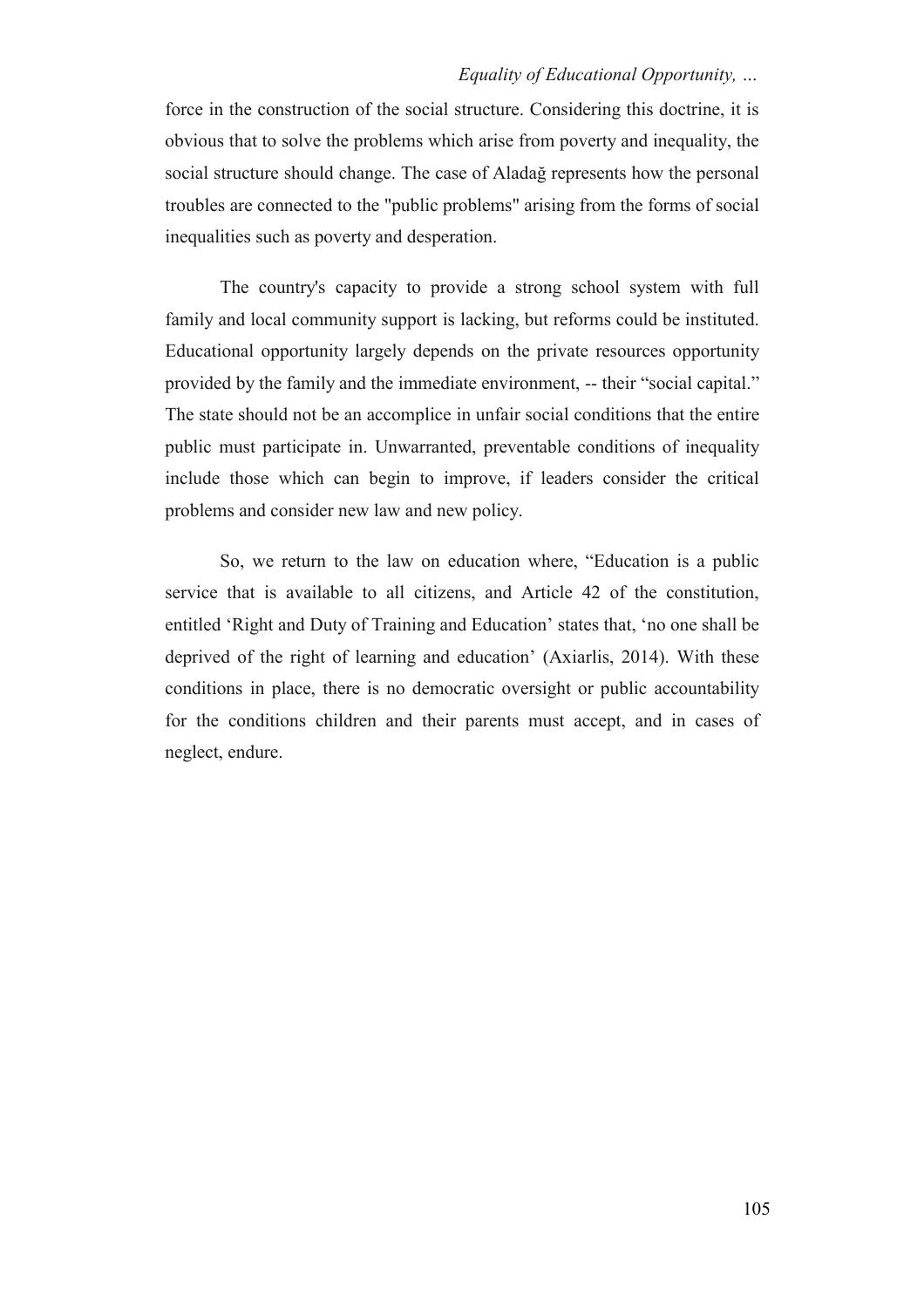#### **References**

- Altunya, N. (2019). *Anayasa hukuku açısından Türkiye'de eğitim ve öğretim hakkı*, Ankara: Milli Eğitim Bakanlığı Yayınları.
- Axiarlis, E. (2014). *Political Islam and the secular state in Turkey: Democracy, reform and the justice and development party,* London & Newyork: I.B. Tauris.
- BBC (2016). *Aladağ'daki aileler: Yurdumuz olsaydı yanmazdı çocuklarımız*. https://www.bbc.com/turkce/haberler-turkiye-38164940.Accessed, 1 March 2020.
- Bianet (2018). *No arrested defendants remain in dorm fire case*. https://bianet.org/english/human-rights/200580-no-arrested-defendantsremain-in-dorm-fire-case. Accessed, 1 March 2020.
- Birgün (2016). *Bina ahşap kapı kilitli.* https://www.birgun.net/haber/binaahsap-kapi-kilitli-137727.Accessed, 1 March 2020.
- Birdişli, F. and Kaçar, F. (2017). Paradoxes of secularism in Turkey in process of European Union access, *Kahramanmaraş Sütçü İmam Üniversitesi Sosyal Bilimler Dergisi*, 14:1, pp. 1-19.
- Brinkerhoff, D. B., White, L. K., Ortega, S. T. and Weitz, R. (2011). *Essentials of sociology (with infotrac),* Wadsworth: Melbourne.
- Coleman, J. S. (1991). What constitutes educational opportunity?, *Oxford Review of Education*, 17:2, pp. 155-159.
- Çataloluk, G. (2017). Haklar bahsinin ötesinde Aladağlar yangını: Laiklik neden sınıfsal bir meseledir, *Eleştirel Pedagoji*, 9, pp. 53-54.
- ERG (2016). *What a deadly fire in a Turkish school says about the struggle to educate girls*,
- http://en.egitimreformugirisimi.org/what-a-deadly-fire-in-a-turkish-schoolsays-about-the-struggle-to-educate-girls/.Accessed, 1 March 2020.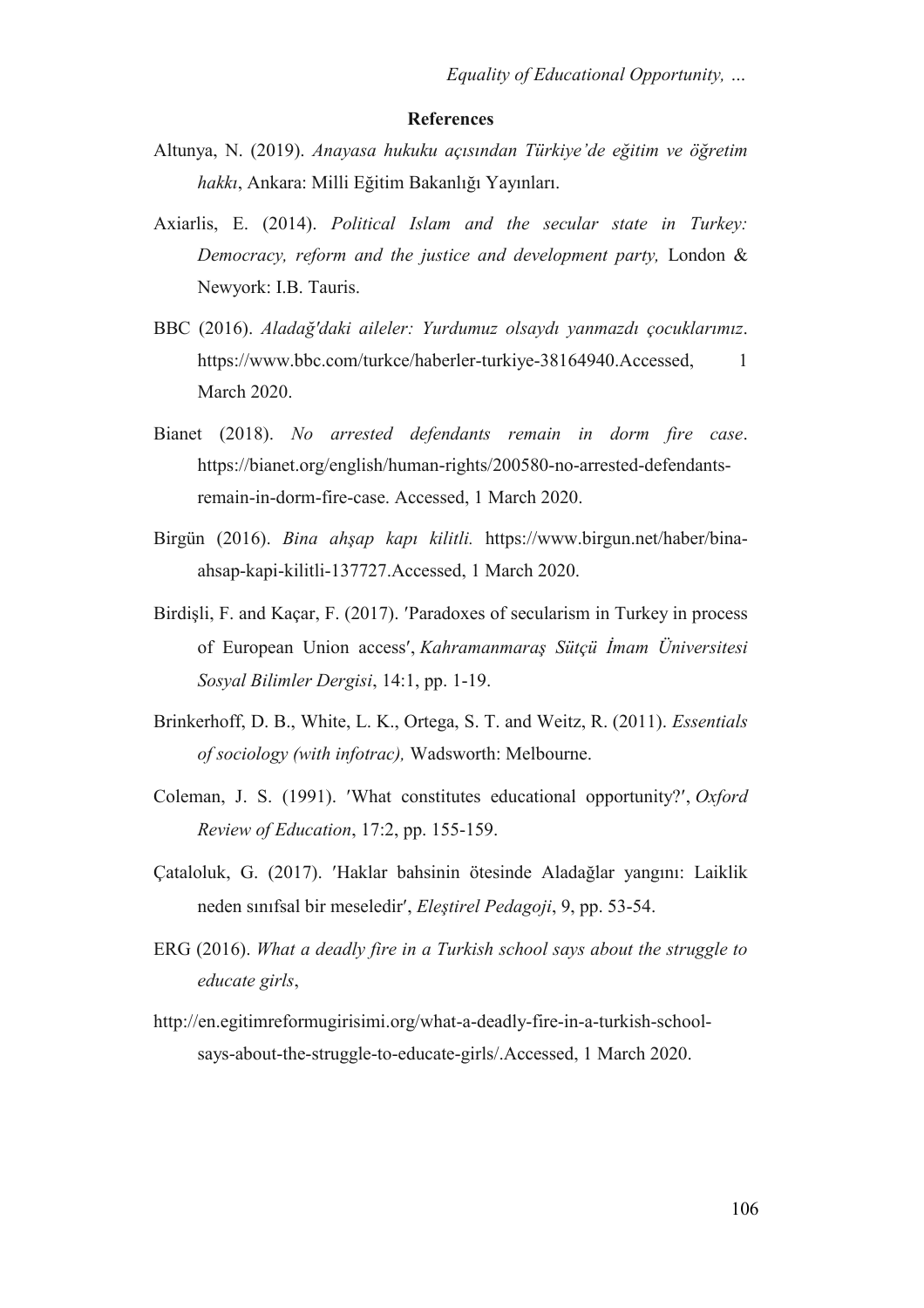- Evrensel (2019). *Aladağ aileleri: Başka çocukların yanmaması için sorumlular cezalandırılmalı*. https://www.evrensel.net/haber/382340/aladag-aileleribaska-cocuklarin-yanmamasi-icin-sorumlular-cezalandirilmali.Accessed, 1 March 2020.
- Gençkal Eroler, E. (2019). "*Dindar nesil yetiştirmek" Türkiye'nin eğitim politikalarında ulus ve vatandaş inşası (2002-2016),* İstanbul: İletişim Yayınları.
- Gorard, S. and Smith, E. (2010). *Equity in education: an international comparison of pupil perspectives*, England: Palgrave Macmillan.
- Günday, M. (2011). *İdare hukuku*, Ankara: İmaj Yayınevi.
- Hemelsoet, E. (2012). 'A right to education for all: The meaning of equal educational opportunities, *The International Journal of Children's Rights*, 20:4, p. 523-540.
- Hyman, P. E. (2020). *Beyond place and ethnicity: The uses of the triangle shirtwaist Fire*. https://jwa.org/triangle/hyman. Accessed, 10 April 2020.
- Karar (2016). *Adana'da yüreği yanan annenin sözleri kahretti:Kızım biraz ışık görseydi alevlerin içinden çıkardı*. https://www2.karar.com/ekonomihaberleri/civil-civil-kizim-caresizlikten-oldu-326553. Accessed, 1 March 2020.
- Korkmaz, N. (2019). 'AKP döneminde eğitimde dinselleşme ve aşınan laik eğitim, In A. Yıldız, N. Korkmaz and N. Doğan (eds), *Tarihten güncele laik eğitim, kavramlar, deneyimler, sorunlar,* İstanbul: Kalkedon Yayıncılık, pp. 349-372.
- Levin, H. M. (1976). Educational opportunity and social inequality in Western Europe. *Social Problems*, 24:2, pp. 148-172.
- Middle East Eye (2019). *Turkish youth increasingly secular and modern under Erdogan, poll finds*. https://www.middleeasteye.net/news/turkish-youthincreasingly-secular-and-modern-under-erdogan-poll-finds. Accessed, 10 April 2020.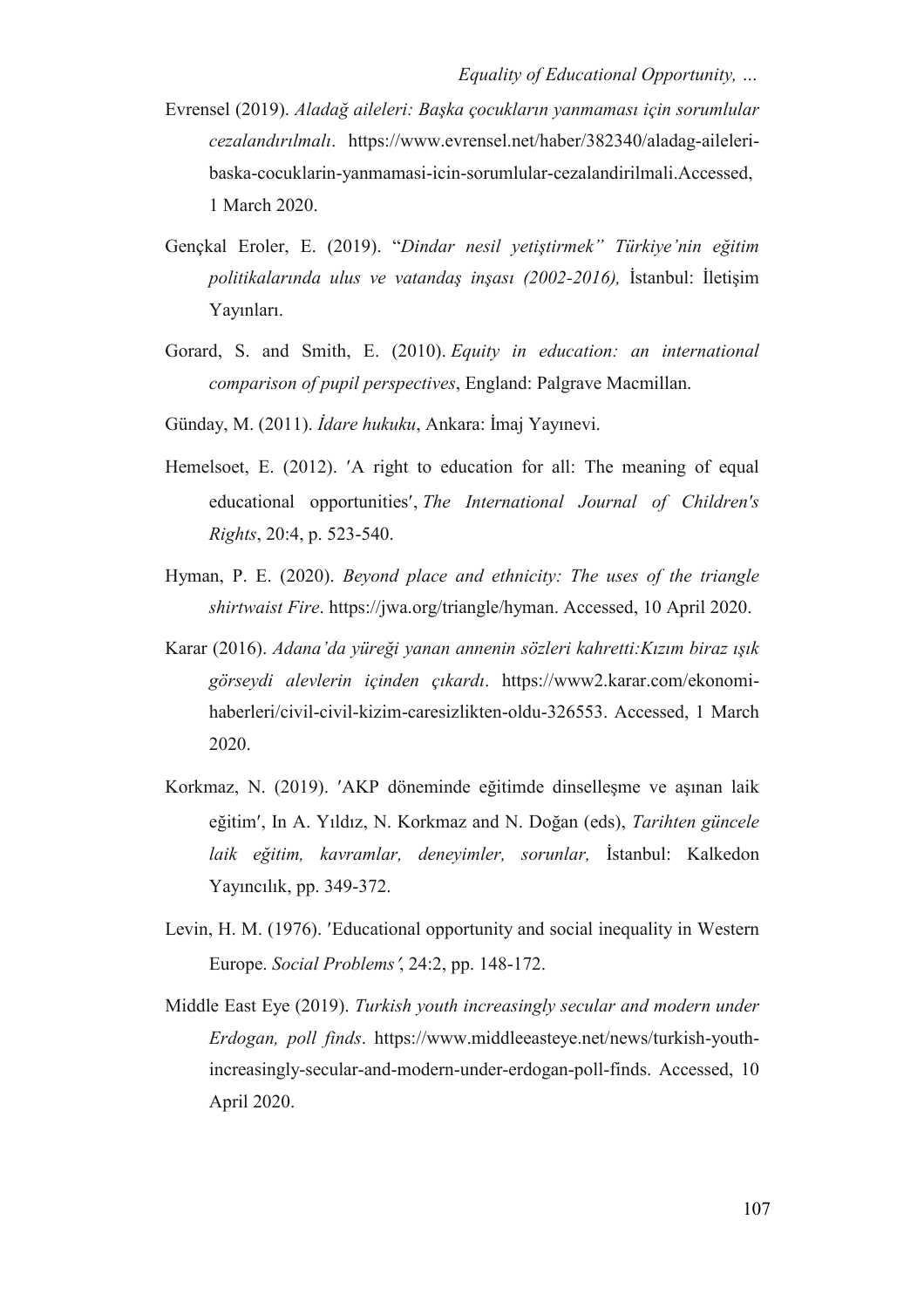Mills, C. W. (2000). *The sociological imagination*, Oxford University Press.

- Oğuz, G. (2012). Beyond secularism: Faith, identity and difference: the Turkish case*, Journal of the Faculty of Economics/Iktisat Fakültesi Mecmuasi*, 62:1, pp. 191-214.
- Schütz, G., Ursprung, H. W. and Wößmann, L. (2008). Education policy and equality of opportunity, *Kyklos*, 61:2, pp. 279-308.
- Senese, G. B. and Page, R. (1995). *Simulation, spectacle, and the ıronies of education reform*, USA: Greenwood publications.
- Smith, E. (2018). *An introduction to education and social justice. Key Issues in Education and Social Justice*, London: SAGE.
- Stanford Encyclopedia of Philosophy. (2017). *Equality of educational opportunity.* https://plato.stanford.edu/entries/equal-ed-opportunity/. Accessed, 1 April 2020.
- Turner, B. (1986). *Equality*, England: Ellis Horwood Limited.
- Wilkins, B. (2005). 'Should public education be federal fundamental right', *Brigham Young University Education and Law Journal*, 2, pp. 261-290.

#### **About the Authors**

Pelin Taşkın is an associated professor at the department of educational administration at Ankara University. After having her Bachelor's degree on Law, she completed LLM degree on Comparative Law and got her Ph.D. degree in Educational Administration at Ankara University. Her research interest includes children's rights and educational law. She teaches, Educational Law, Turkish Education System, and School Management, Citizenship at undergraduate level and Children's Rights, Legal Fundamentals of Educational Administration at graduate level.